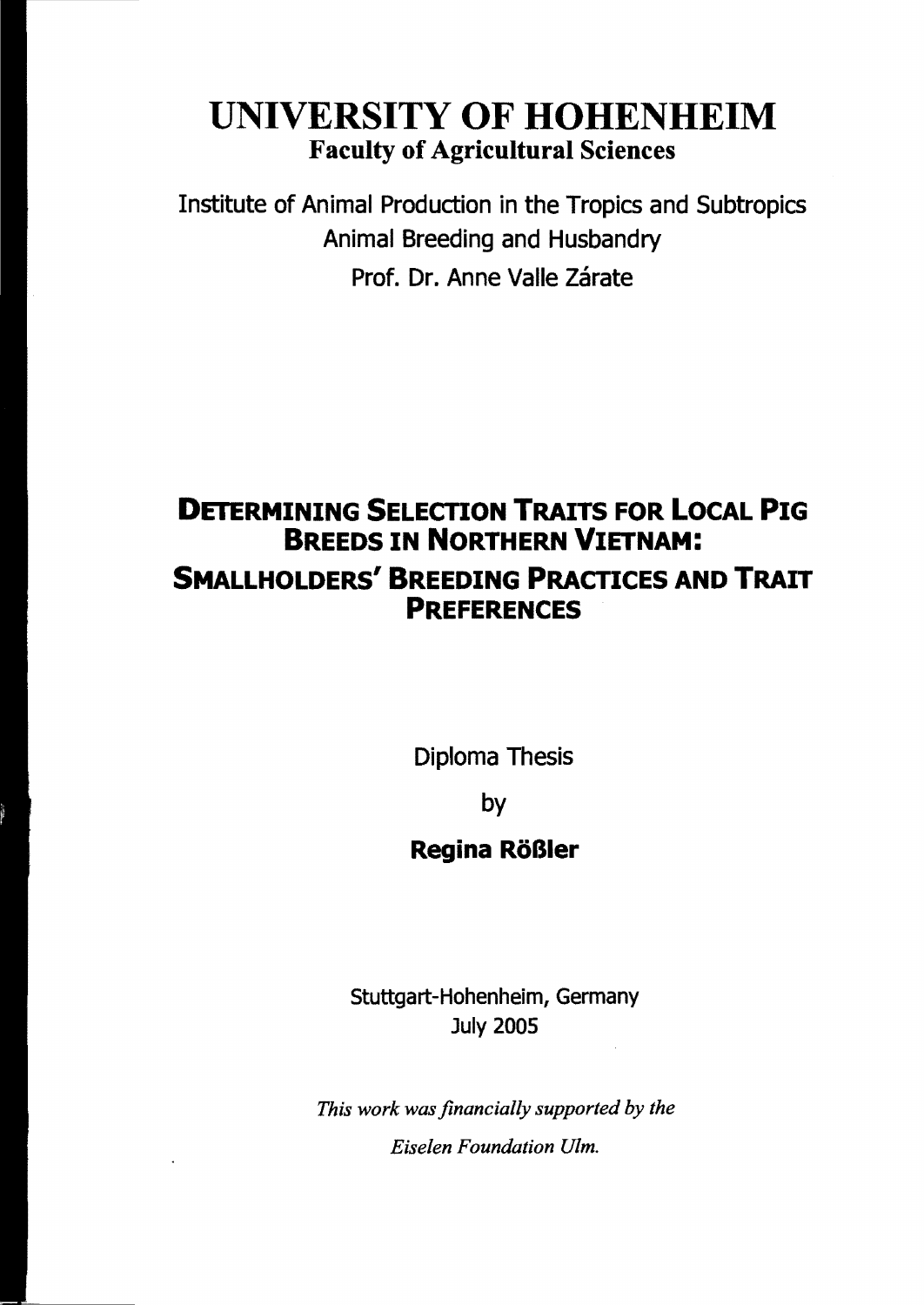#### **7 Summary**

For the development of sustainable village breeding programmes for smallholder pig production in mountainous areas in North-West Vietnam, it is important to assess smallholder farmers' breeding strategies as weil as preferences for important pig breeding traits. It is also crucial to decide on appropriate breeds that would fit the prevailing production conditions and that are able to perform the multiple roles pigs have in these systems. Up to now, there is only little information on indigenous breeding strategies and breeding goals as weil as on smallholder farmers' breed and trait preferences.

The study at hand therefore aims at the determination of smallholder farmers' breeding practices and preferences for important pig breeding traits and implicit breed preferences. Results should quide the definition of breeding goals and selection criteria for potential breeding programmes. The study also aims at identifying possible differences in trade-offs farmers of different production systems are willing to make between important pig breeding traits. Since trait and implicit breed preferences also influence the selection of appropriate pig breeds, results mayaiso darify whether it is reasonable to integrate the local Meo breed into village breeding programmes, or if it is more realistic to replace it by improved breeds.

Breeding strategies and selection criteria for breeding sows were assessed by household interviews with semi-structured questionnaires, while preferences for important pig breeding traits were determined by choice experiments. The survey was conducted in six villages, representing two extremes of a continuum, from a remote, steep hillside area with subsistence oriented, resource-driven pig production (two villages), to an area in the mountain valley close to town where pig production is increasingly influenced by market economy and more demand-driven (two villages). The two remaining villages fall in the middle. Though situated in remote areas, the production was less resource-driven than in the two other remote villages, being in transition to demand-driven.

Breeding practices and breed preferences showed differentiated differences between production systems. In the resource-driven production systems, the local Meo was still the predominant breed. Pigs were frequently scavengers, being weil adapted to the low labour, low input and low output strategy of smallholders. The breeding management was limited to the selection and the purchase of breeding sows, while sires were not selected. Uncontrolled natural mating was predominant. Though the local Meo breed was appreciated for its productive adaptability, smallholders in the resource-driven production systems explained that they would prefer higher yielding breeds with a better growth performance.

In the demand-driven production systems, breed preferences and breeding strategies reflected smallholders' efforts to maximise the proportion of improved breeds. Mong cai sows were predominantly used as maternal line, being even preferred over exotic breeds for their reproductive performance and high adaptability. The local Meo breed was almost completely replaced by the Mong cai breed. Common breeding practice was the crossbreeding of Mong cai sows with exotic boars in order to meet the demand for crossbred fatteners. Natural mating by selected sires was widespread. Though artificial insemination was available, farmers generally preferred natural mating over artificial insemination, as the conception success of natural mating was higher.

The increasing importance of high yielding exotic and genetically improved local breeds became also apparent in the systems in transition from resource- to demand-driven pig production. Smallholders started to introduce Mong cai for crossbreeding in order to increase production efficiency. However, most smallholder farmers still kept Meo sows. They used either pure- or crossbreeding, depending on the breed of sow. While Meo sows were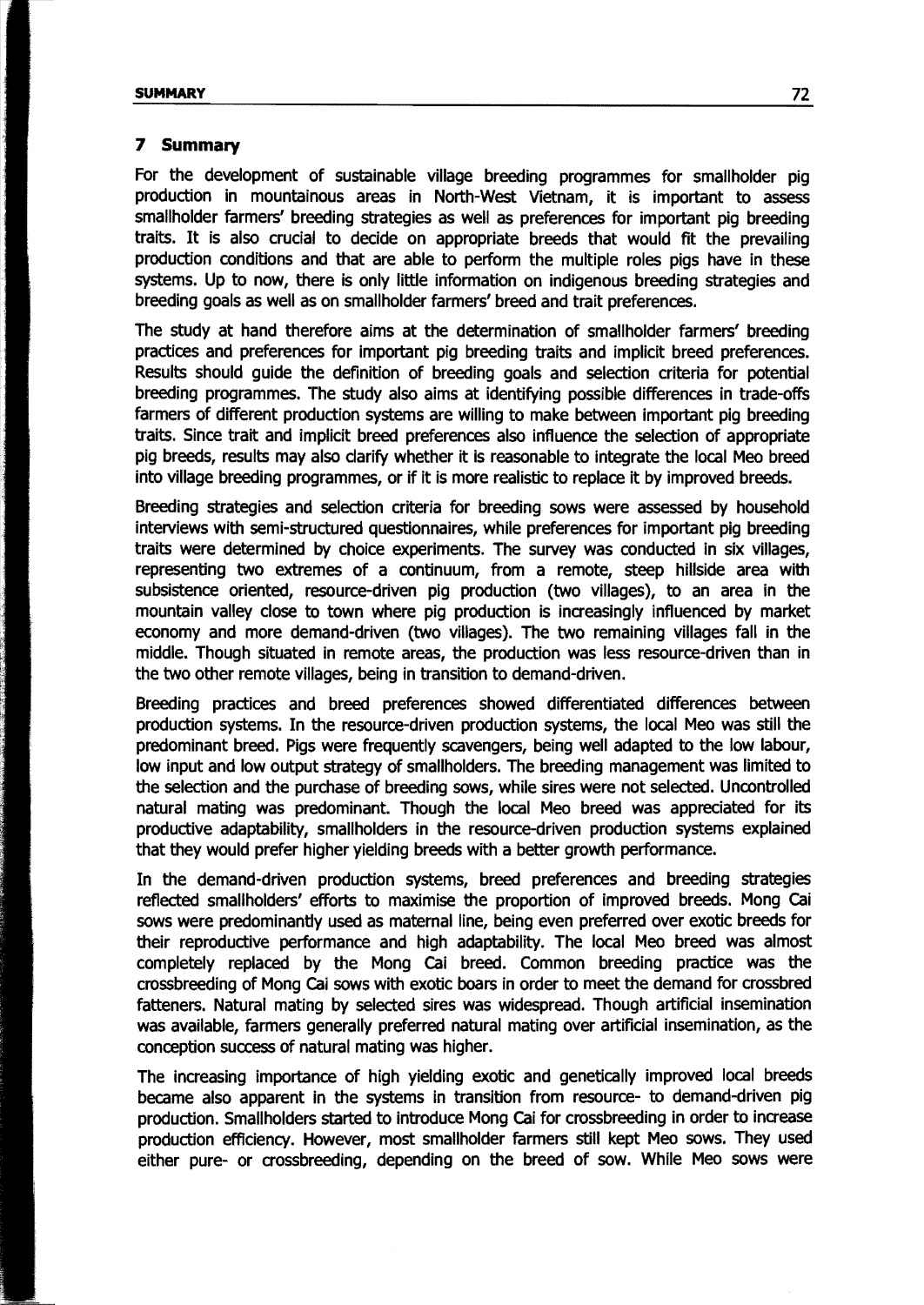exclusively mated by Meo boars that were usually borrowed from the neighbour, crossbreeding by artificial insemination was the preferred mating method for Mong cai sows.

Smallholder farmers across all production systems usually owned one breeding sow. Breeding females were preferably purchased as weaned piglets either from farmers of the same village or from neighbouring villages. The purchase of breeding stock at the market in Son La town was rare. The same has been shown to be true for the replacement of breeding sows by their own offspring. An exception was one village of the resource-driven production systems since almost half of the female breeding stock of investigated households was own bred. The keeping of sires was not common and only practiced by a small number of households.

Culling of female breeding stock was not a routine for smallholder farmers across all production systems. Culling decisions were based on biological and economic considerations. In the demand-driven production systems and in the systems in transition to demand-driven, the primary reason for culling was the age of the sow. Other reasons were failure to conceive, no heat symptoms or no good matemal instinct. Most culled sows were destined for the sale for slaughter, but some were also relocated to other farms due to a lack of time to take care for pigs. In the resource-driven production systems, diseases were a major constraint for pig breeding. Most sows that were removed from the herd since 2003, died due to diseases. Those that did not die were destined for slaughter for home consumption.

While breeding strategies and breed preferences varied across different production systems, important selection criteria did not differ considerably between the systems. Important selection criteria stated by farmers in household interviews were the ability to consume a variable number of feeds and a high quantity of feed, as weil as a big body size.

Accordingly, the econometric analysis of the data obtained from the choice experiments suggest that important traits in developing breed improvement programmes should include adaptability to flbre-rich diet, disease tolerance and performance traits. However, smallholder farmers' breeding practices and trade-offs between important pig breeding traits differed across production systems. While in the demand-driven production systems, emphasis was placed on performance traits, adaptability to a variable number of feed was the most important breeding trait in the resource-driven production systems. In contrast to the above results, results of the choice experiments suggest that the outer appearance was less important for smallholders across all systems.

Altogether, the conservation of the local Meo breed and its integration into potential village breeding programmes only seems promising for resource-driven production systems. However, further studies will be necessary in order to finally answer this question. In this context, one promising approach may be the valuation of consumer preferences since these may also justify the conservation of the local Meo breed.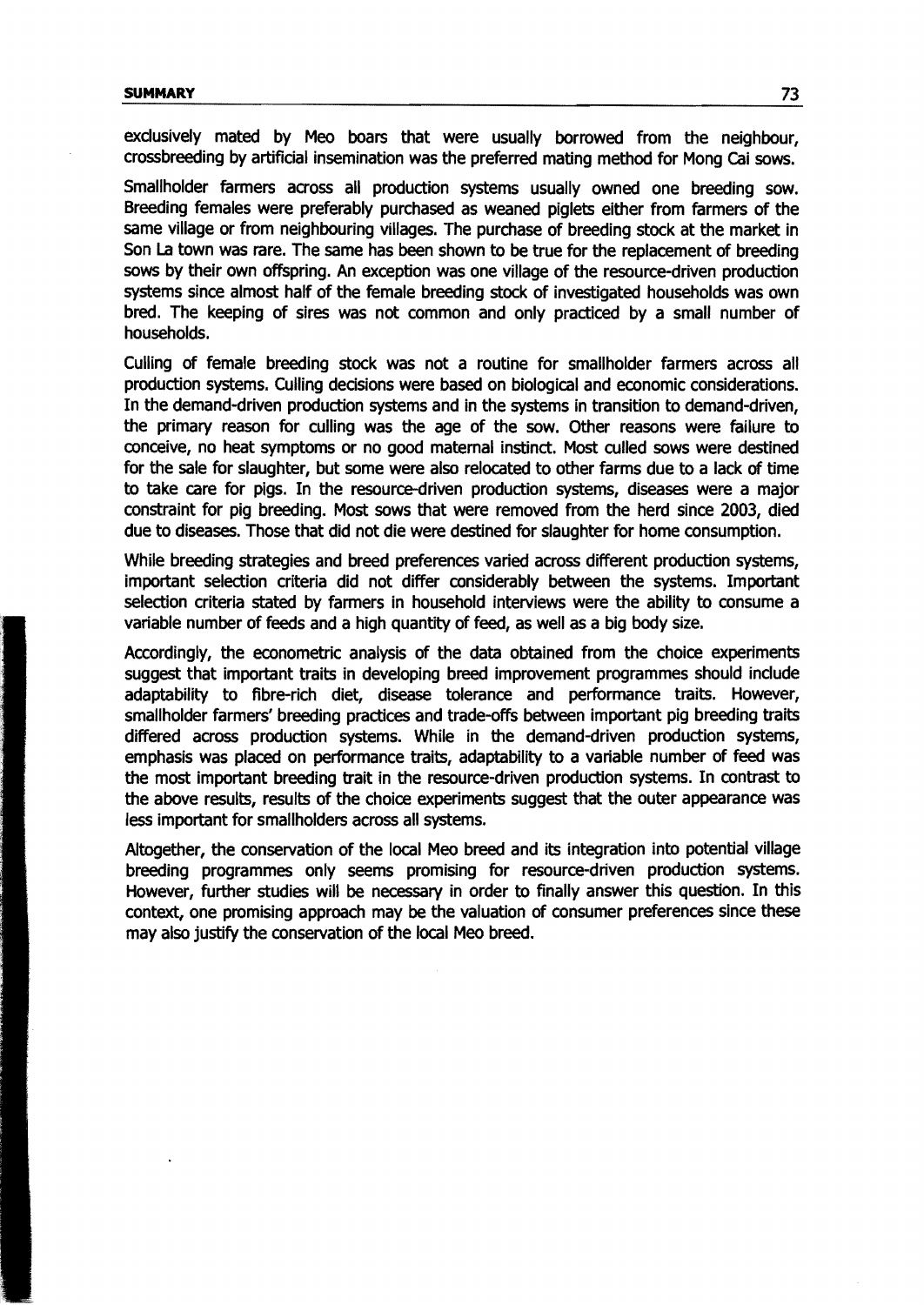#### **8 Zusammenfassung**

Für die Erstellung von nachhaltigen dörflichen ZUchtprogrammen für die kleinbäuerliche Schweinehaltung in marginalen Regionen in Nordwestvietnam ist es wichtig, kleinbäuerliche Zuchtstrategien und Merkmalspräferenzen für wichtige Zuchtmerkmale zu identifizieren. Von Bedeutung ist dabei auch die Auswahl und Integration geeigneter Rassen, die nicht nur an die jeweiligen Produktionsbedingungen angepasst sind, sondern die auch die vielfältigen Funktionen, die Schweine in kleinbäuerlichen Systemen haben, erfüllen können. Bisher gibt es kaum Informationen über indigene Zuchtstrategien und Zuchtziele, sowie über Rasse- und Merkmalspräferenzen von Kleinbauern.

Ziel der vorliegenden Arbeit war es daher, Zuchtstrategien und Präferenzen für wichtige Zuchtmerkmale und Rassen zu erfassen. Die Ergebnisse sollen die Definition von Zuchtzielen und Selektionskriterien für zukünftige Zuchtprogramme lenken und außerdem mögliche Unterschiede zwischen den Produktionssystemen in bezug auf die Gewichtung unterschiedlicher Zuchtmerkmale herausstellen. Merkmals- und implizierte Rassepräferenzen beeinflussen zudem die Auswahl von Rassen, die in Zuchtprogramme integriert werden sollen. Die Ergebnisse könnten daher auch zur Klärung beitragen, ob es sinnvoll ist, das lokale Meo Schwein in solche Programme zu integrieren oder ob es eher von Vorteil ist, es durch verbesserte Rassen zu ersetzen.

Zuchtstrategien und Selektionskriterien für Zuchtsauen wurden in Haushaltinterviews mit Hilfe von semi-strukturierten Fragebögen ermittelt, während Merkmalspräferenzen für wichtige Zuchtmerkmale von Sauen mit Hilfe von Choice Experimenten erfasst wurden. Untersuchungen wurden in insgesamt sechs Dörfern durchgeführt. Davon lagen zwei Dörfer im entlegenen Hochland mit subsistenzorientierter Schweineproduktion und zwei Dörfer im Tal und stadtnah gelegen mit marktorientierter Schweineproduktion. Die zwei übrigen Dörfer lagen ebenfalls im Hochland, die Schweineproduktion war dort jedoch im Übergang von subsistenz- zu marktorientiert.

Zuchtstrategien und Rassepräferenzen zeigten differenzierte Unterschiede zwischen den einzelnen Produktionssystemen. Das lokale Meo Schwein war die wichtigste Rasse für Kleinbauern im ressourcenarmen Produktionssystem. Schweine wurden häufig freilaufend gehalten und waren hervorragend an die arbeits- und kapitalextensive Produktionsweise angepasst. Das Zuchtmanagement war auf die Selektion und den Kauf der Muttersauen beschränkt, während die Zuchteber nicht selektiert wurden. sauen wurden ausschließlich durch Natursprung gedeckt, wobei die Anpaarung nicht kontrolliert wurde. Obwohl das Meo Schwein für seine produktive Adaptabilität geschätzt wurde, gaben Kleinbauern im ressourcenarmen Produktionssystem an, andere Rassen mit einer besseren Wachstumsleistung halten zu wollen.

Rassenpräferenzen und Zuchtstrategien im marktorientierten Produktionssystem zeigten hingegen, dass Kleinbauern versuchten, den Anteil genetisch verbesserter Rassen zu maXimieren. Mong cai sauen wurden bevorzugt gehalten und wegen ihrer Reproduktionsleistung und guten Anpassungsfähigkeit sogar exotischen Rassen vorgezogen. Das Meo Schwein wurde in diesem System fast vollständig durch diese Rasse ersetzt und hatte keine Bedeutung mehr. Kreuzungszucht von Mong cai sauen mit exotischen Ebern war üblich, um die NaChfrage nach Kreuzungstieren für die Mast zu befriedigen. Natürliche Anpaarung mit selektierten Ebern war weit verbreitet, während die künstliche Besamung, obwohl Bauern in diesem System Zugang zu diesem Service hatten, seltener verwendet wurde. Grund dafür ist ein schlechterer Besamungserfolg bei künstlicher Besamung.

Die wachsende Bedeutung von Hochleistungsrassen und genetisch verbesserter Lokalrassen wurde auch im System mit Übergang zu marktorientierter Schweineproduktion deutlich. Hier